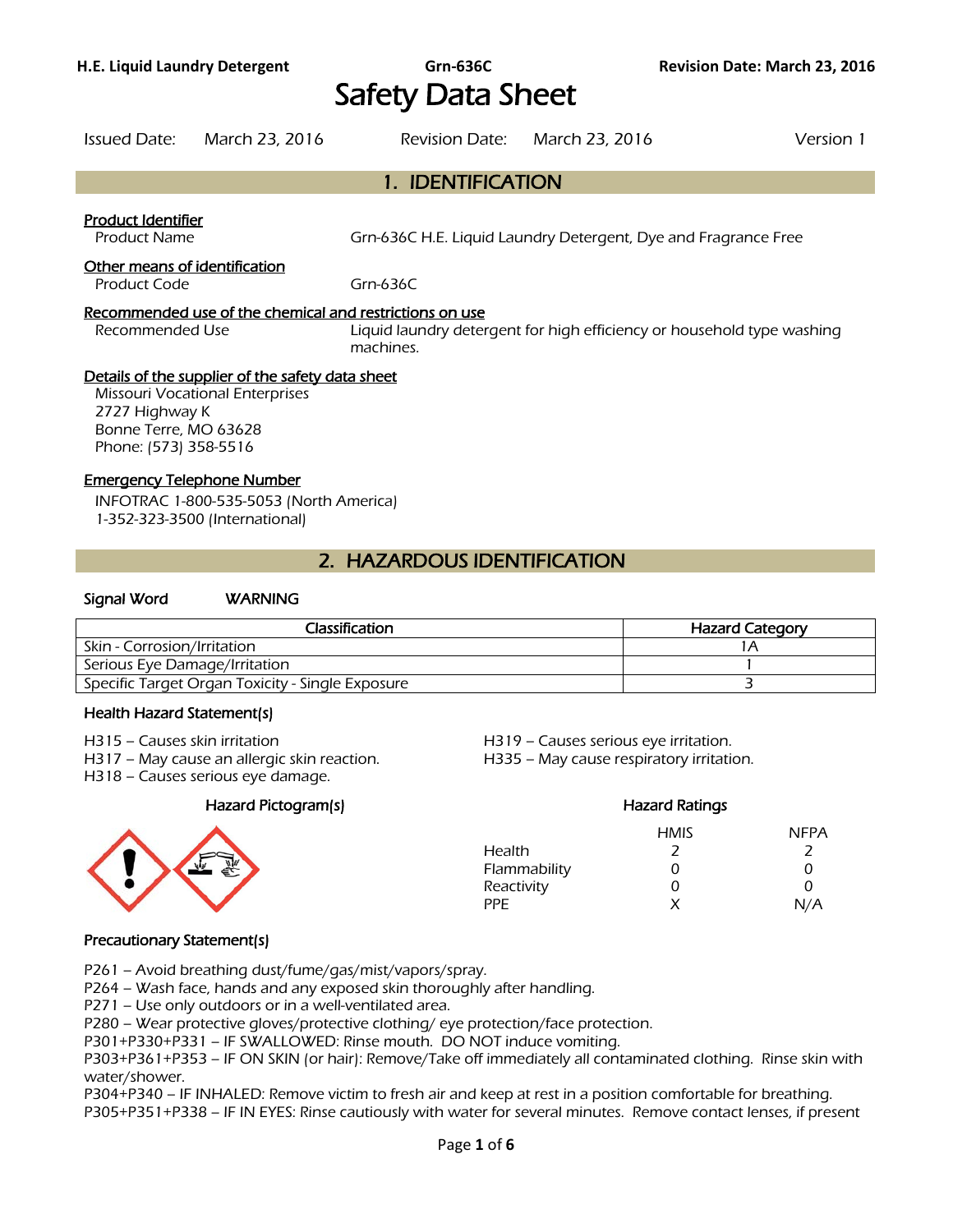and easy to do. Continue rinsing. P312 – Call a POISON CENTER or doctor/physician if you feel unwell. P363 – Wash contaminated clothing before reuse. P403+P233 – Store in a well-ventilated place. Keep container tightly closed. P501 – Dispose of contents/container in accordance with local, regional, national, and international regulations.

#### Potential Health Effects

| <b>Skin Contact</b> | May cause severe skin burns.      |
|---------------------|-----------------------------------|
| Eye Contact         | May cause severe eye damage.      |
| Inhalation          | May cause respiratory irritation. |
| Ingestion           | May be harmful if swallowed.      |

## 3. COMPOSITION/INFORMATION ON INGREDIENT

| <b>Chemical Name/Pure Substance</b> | CAS#        | Weight-%  |
|-------------------------------------|-------------|-----------|
| Water                               | 7732-18-5   | 70-75     |
| Acrymal S-1450                      | Proprietary | $20 - 25$ |
| Sodium Carbonate                    | 497-19-8    | $0 - 2$   |
| Citric Acid                         | 77-97-9     | $0 - 2$   |
| Sodium Hydroxide Beads              | 1310-73-2   | $0 - 1$   |
| Kelzan ASX-T                        | 11138-66-2  | $0 - 1$   |
| Isocil IG                           | Proprietary | $0 - 1$   |
|                                     |             |           |

\*\*If Chemical Name/CAS No is "proprietary" and/or Weight-% is listed as a range, the specific chemical identity and/or percentage of composition has been withheld as a trade secret.

## 4. FIRST-AID MEASURES

| General Advice | If you feel unwell, seek medical advice (show label where possible). |  |
|----------------|----------------------------------------------------------------------|--|
|                |                                                                      |  |

- Eye Contact Rinse cautiously with water for several minutes. Remove contact lenses, if present and easy to do. Continue rinsing. Get medical advice/attention.
- **Skin Contact** Wash off immediately with plenty of water. Take off contaminated clothing. Wash contaminated clothing before reuse. If skin irritation persists, call a physician.
- Inhalation Remove victim to fresh air and keep at rest in a position comfortable for breathing. Call a POISON CENTER or doctor/physician if you feel unwell.
- **Ingestion** Rinse mouth. Give 2-4 glasses of water. Do NOT induce vomiting. Call a POISON CENTER or doctor/physician if you feel unwell.

#### Most important symptoms and effects

Symptoms Symptoms may include stinging, tearing, redness, swelling, blurred vision, skin irritation, and pain.

## 5. FIRE-FIGHTING MEASURES

### Extinguishing Media

Suitable Extinguishing Media: Water fog, foam, dry chemical powder, or Carbon Dioxide Unsuitable Extinguishing Media: Water jet.

#### Specific Hazards Arising from the Chemical

Heating or fire can release gases or fumes which could be hazardous to health.

#### Protective equipment and precautions for firefighters

As in any fire, wear self-contained breathing apparatus pressure-demand, MSHA/NIOSH (approved or equivalent) and full protective gear.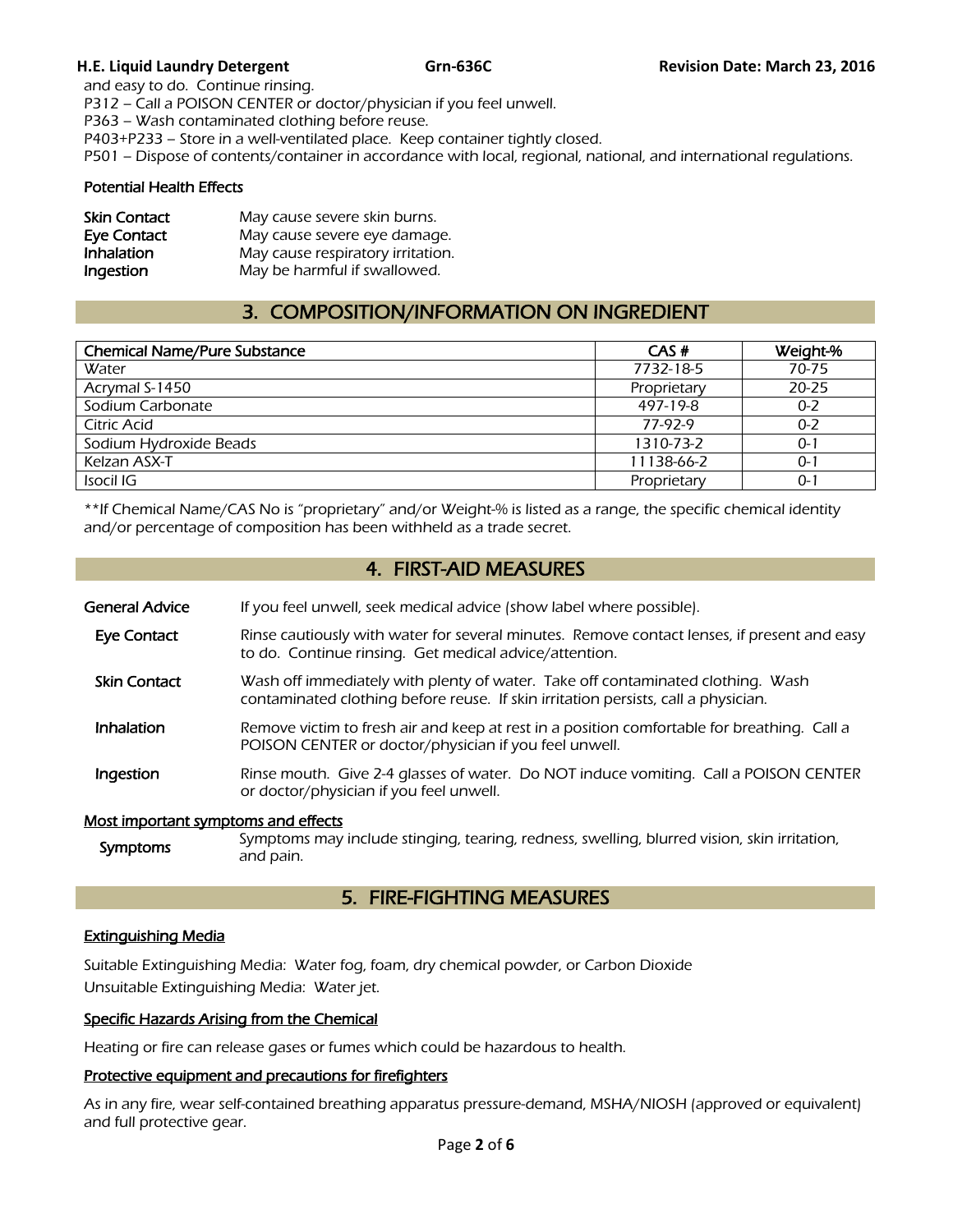## 6. ACCIDENTAL RELEASE MEASURES

## Personal precautions, protective equipment and emergency procedures Personal precautions **Keep unnecessary personnel away.** Use personal protective equipment as

|                                                   | reguired.                                                                                                                                                                                              |
|---------------------------------------------------|--------------------------------------------------------------------------------------------------------------------------------------------------------------------------------------------------------|
| <b>Environmental precautions</b>                  | See Section 12 for additional ecological information.                                                                                                                                                  |
| Methods and material for containment and clean up |                                                                                                                                                                                                        |
| <b>Methods for Containment</b>                    | Prevent further leakage or spillage if safe to do so. Dike the spilled material,<br>where this is possible.                                                                                            |
| Methods for Clean up                              | After the spilled material is contained, absorb in vermiculite, dry sand, or<br>earth. Keep in suitable, closed containers for disposal. Clean surface<br>thoroughly to remove residual contamination. |

## 7. HANDLING AND STORAGE

#### Precautions for safe handling

Handle in accordance with good industrial hygiene and safety practice. Use only in well ventilated areas. Do not breathe dust/fume/gas/mist/vapors/spray. Wash face, hands, and any exposed skin thoroughly after handling. Use personal protection recommended in Section 8.

#### Conditions for safe storage, including any incompatibilities

Storage Conditions Keep containers tightly closed in a dry, cool and well-ventilated place. Store locked up. Do not store in direct sunlight. Incompatible Materials See section 10 of this SDS.

## 8. EXPOSURE CONTROLS/PERSONAL PROTECTION

| Chemical.<br>eme<br>the contract of the contract of the | ____                     | <b>PEI</b><br>~~''*      | .<br>. .                 |
|---------------------------------------------------------|--------------------------|--------------------------|--------------------------|
| $\overline{\phantom{0}}$                                | $\overline{\phantom{0}}$ | $\overline{\phantom{0}}$ | $\overline{\phantom{0}}$ |
|                                                         |                          |                          |                          |

#### Appropriate engineering controls

Engineering Controls Apply technical measures to comply with the occupational exposure limits. Government agencies exposure limits take precedence over the exposure limits expressed on this SDS where applicable.

#### Individual protection measures, such as personal protective equipment

| Eye/Face Protection                   | Wear approved safety glasses.                                                                                                                                              |
|---------------------------------------|----------------------------------------------------------------------------------------------------------------------------------------------------------------------------|
| Skin and Body Protection              | Wear appropriate clothing to prevent repeated or prolonged skin contact.                                                                                                   |
| <b>Respiratory Protection</b>         | Ensure adequate ventilation, especially in confined areas.                                                                                                                 |
| <b>General Hygiene Considerations</b> | Do not eat, drink, or smoke when using this product. Wash contaminated<br>clothing before reuse. Handle in accordance with good industrial hygiene<br>and safety practice. |

## 9. PHYSICAL AND CHEMICAL PROPERTIES

#### **Appearance**

| <b>Physical State</b><br>Color            | Liguid<br>Colorless  | Odor<br><b>Odor Threshold</b> | Not Determined<br>Not Determined |
|-------------------------------------------|----------------------|-------------------------------|----------------------------------|
| <b>Property</b>                           | Values               |                               | <b>Remarks - Method</b>          |
| pН<br><b>Melting Point/Freezing Point</b> | 8-9<br>Not available |                               |                                  |

| Odor                  | Not Determined |
|-----------------------|----------------|
| <b>Odor Threshold</b> | Not Determined |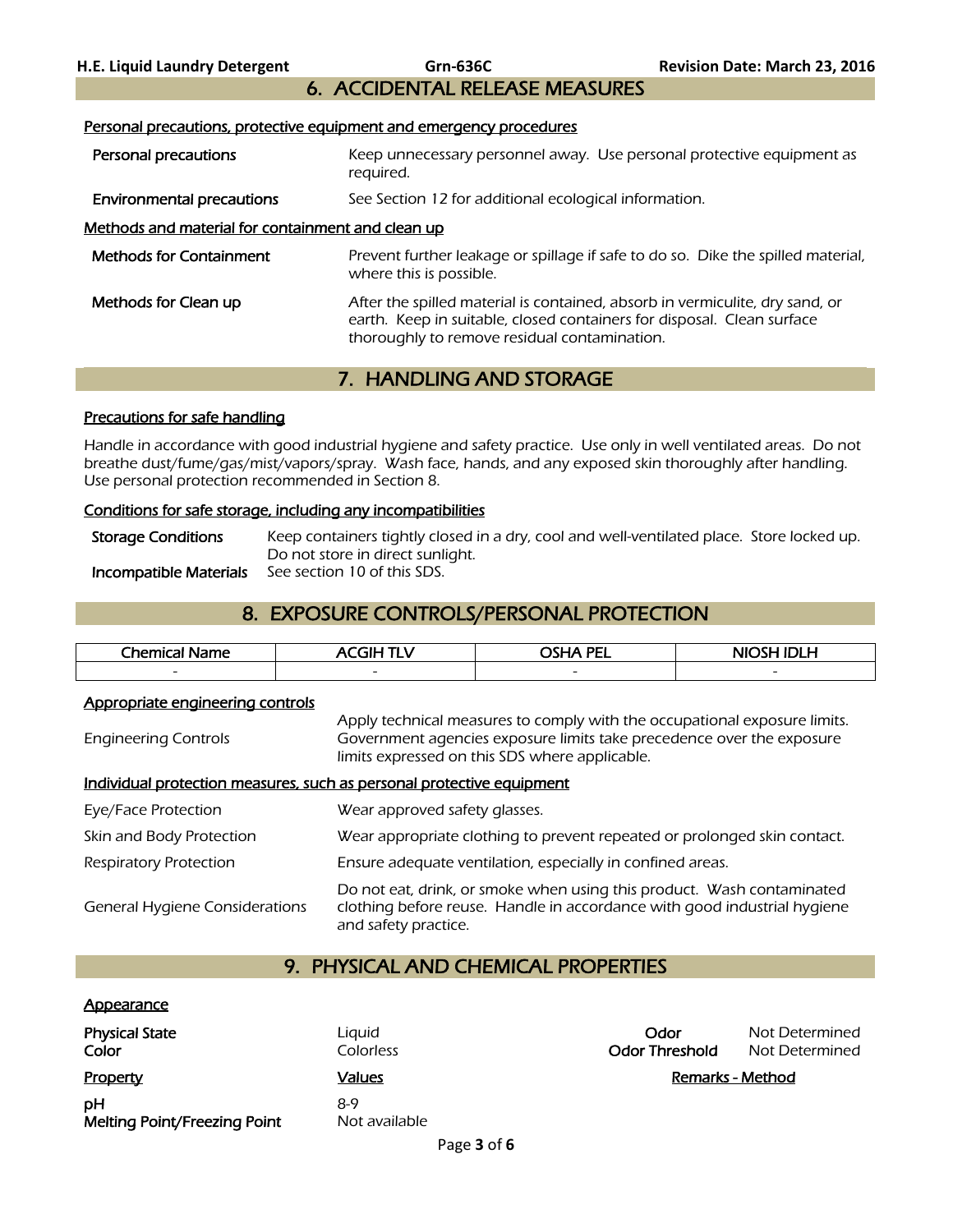**H.E. Liquid Laundry Detergent Grn-636C Revision Date: March 23, 2016**  Boiling Point/Boiling Range Not available **Flash Point** Not available Evaporation Rate<br>
Flammability (Solid, Gas) Eliquid-Not applicable Flammability (Solid, Gas) Upper Flammability Limits Not available Lower Flammability Limits Not available Vapor Pressure **Not available** Vapor Density Not available Specific Gravity 1.03 Water Solubility **Complete** Solubility in other solvents Not available **Partition Coefficient** Not available<br> **Auto-ignition Temperature** Not available Auto-ignition Temperature **Decomposition Temperature** Mot available<br> **Viscosity** Mot available Not available Explosive Properties Not available **Oxidizing Properties** Not available

## 10. STABILITY AND REACTIVITY

| Reactivity                                        | Not reactive under normal conditions.                                  |
|---------------------------------------------------|------------------------------------------------------------------------|
| <b>Chemical Stability</b>                         | Stable under recommended storage conditions.                           |
| <b>Conditions to Avoid</b>                        | Keep out of reach of children.                                         |
| Incompatible materials                            | Strong acids, strong oxidizing agents, and amines.                     |
| <b>Hazardous Decomposition</b><br><b>Products</b> | Carbon oxides, sodium oxides, sulfur oxides, and hydrogen chloride gas |
| <b>Hazardous Polymerization</b>                   | Will not occur.                                                        |

## 11. TOXICOLOGICAL INFORMATION

#### Mixture Toxicity

Toxicological data have not been determined specifically for this product.

## 12. ECOLOGICAL INFORMATION

#### **Ecotoxicity**

Ecological studies have not been carried out on this product.

## 13. DISPOSAL CONSIDERATIONS

| <b>Disposal Instructions</b>             | Collect and reclaim or dispose in sealed containers at licensed waste disposal<br>site. Do not allow this material to drain into sewers/water supplies. Do not<br>contaminate ponds, waterways, or ditches with chemical or used container.<br>Dispose of in accordance with local, regional, national, and international<br>laws and regulations. |
|------------------------------------------|----------------------------------------------------------------------------------------------------------------------------------------------------------------------------------------------------------------------------------------------------------------------------------------------------------------------------------------------------|
| Hazardous Waste Code                     | Not available.                                                                                                                                                                                                                                                                                                                                     |
| Waste from residues / unused<br>products | Dispose of in accordance with local regulations. Empty containers or liners<br>may retain some product residues. This material and its container must be<br>disposed of in a safe manner.                                                                                                                                                          |
| <b>Contaminated Packaging</b>            | Since emptied containers may retain product residue, follow label warnings<br>even after container is emptied. Empty containers should be taken to an<br>approved waste handling site for recycling or disposal.                                                                                                                                   |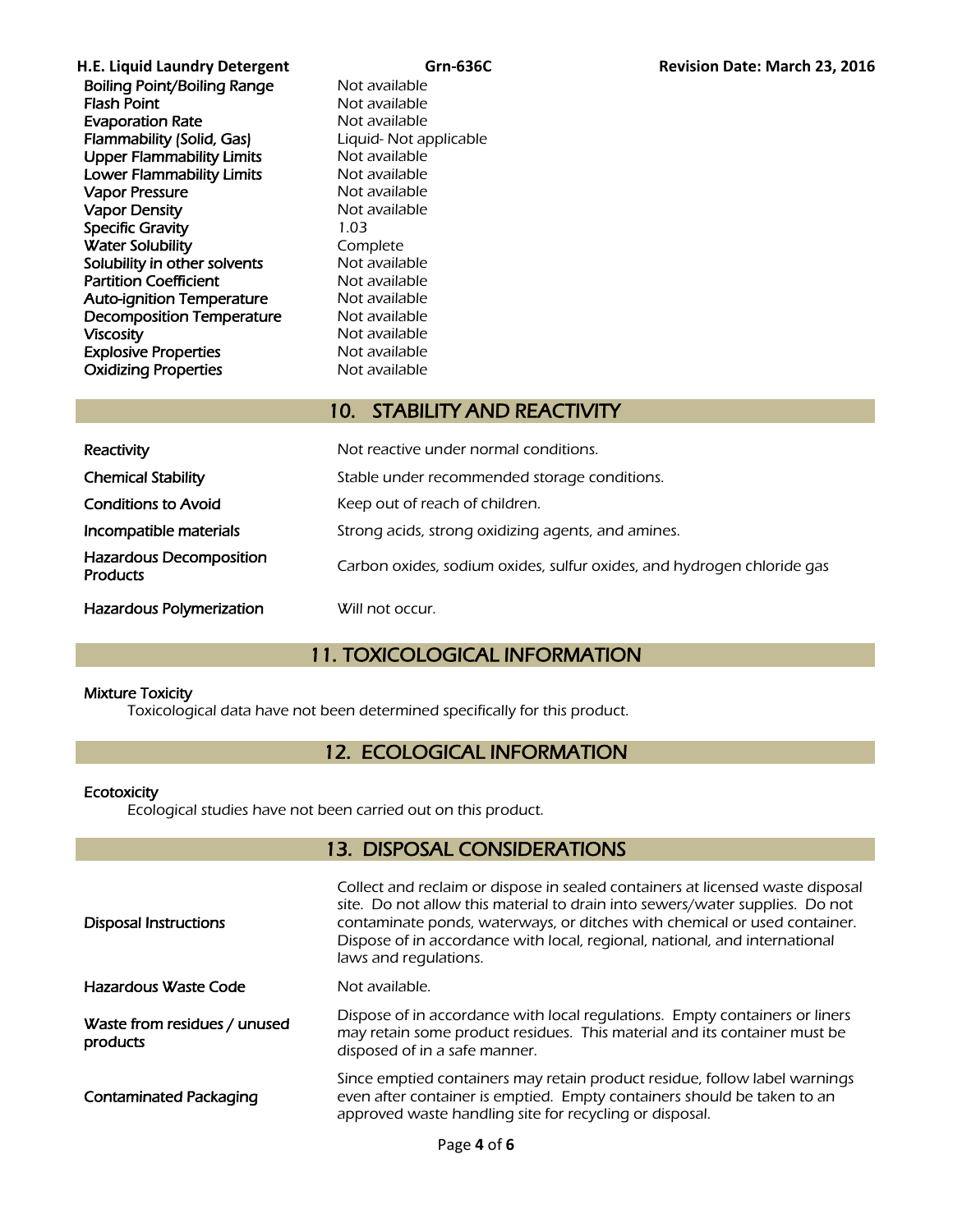## 14. TRANSPORT INFORMATION

| <b>Note</b>                                                                      | Please see current shipping paper for most up to date shipping information,<br>including exemptions and special circumstances. |
|----------------------------------------------------------------------------------|--------------------------------------------------------------------------------------------------------------------------------|
| DOT I.D. Number<br><b>DOT Proper Shipping Name</b><br><b>DOT Hazard Classes:</b> | Not available.<br>Not available.                                                                                               |
| US DOT                                                                           | Not available.                                                                                                                 |
| Road (ADR)                                                                       | Not available.                                                                                                                 |
| Air (ICAO/IMDG)                                                                  | Not available.                                                                                                                 |
| Sea (IMO/IMDG)                                                                   | Not available.                                                                                                                 |
| Packing Group                                                                    | Not available.                                                                                                                 |
| DOT Label                                                                        | Not available.                                                                                                                 |

## 15. REGULATORY INFORMATION

#### U.S. Federal Regulations

Contents of this SDS comply with OSHA Hazard Communication Standard CFR 1910.1200.

#### OSHA Hazard Communication Standard (29 CFR 1910.1200)

( X ) Hazardous ( ) Non- Hazardous

#### SARA TITLE III

Section 302/304 Extremely Hazardous Substances: No Section 311/312 (40CFR370) Hazardous Categories: Acute<br>Section 313 (Section 313) Section 313 Contains the following SARA 313 Toxic Release Chemicals: No

#### **CERCLA**

CERCLA Regulatory None based on the information supplied.

#### State Regulations

California Prop 65

 This product may contain the following ingredient(s) known to the state of California to cause cancer, birth defects or other reproductive harm: None based on the information supplied.

#### Inventories

| Component                                | <b>TSCA</b><br>(United<br><b>States</b> | <b>DSL</b><br>(Canada) | <b>EINECS/ELINCS</b><br>(Europe) | <b>ENCS</b><br>(Japan) | China<br>(IECSC) | <b>KECL</b><br>(Korea) | <b>PICCS</b><br>(Philippines) | <b>AICS</b><br>(Australia) |
|------------------------------------------|-----------------------------------------|------------------------|----------------------------------|------------------------|------------------|------------------------|-------------------------------|----------------------------|
| Sodium<br>Carbonate<br>(497-19-8)        | X                                       | Χ                      | X                                |                        | x                | X                      | X                             | Χ                          |
| Sodium<br>Hydroxide<br>$(1310 - 73 - 2)$ | X                                       | Χ                      | X                                |                        |                  |                        |                               |                            |